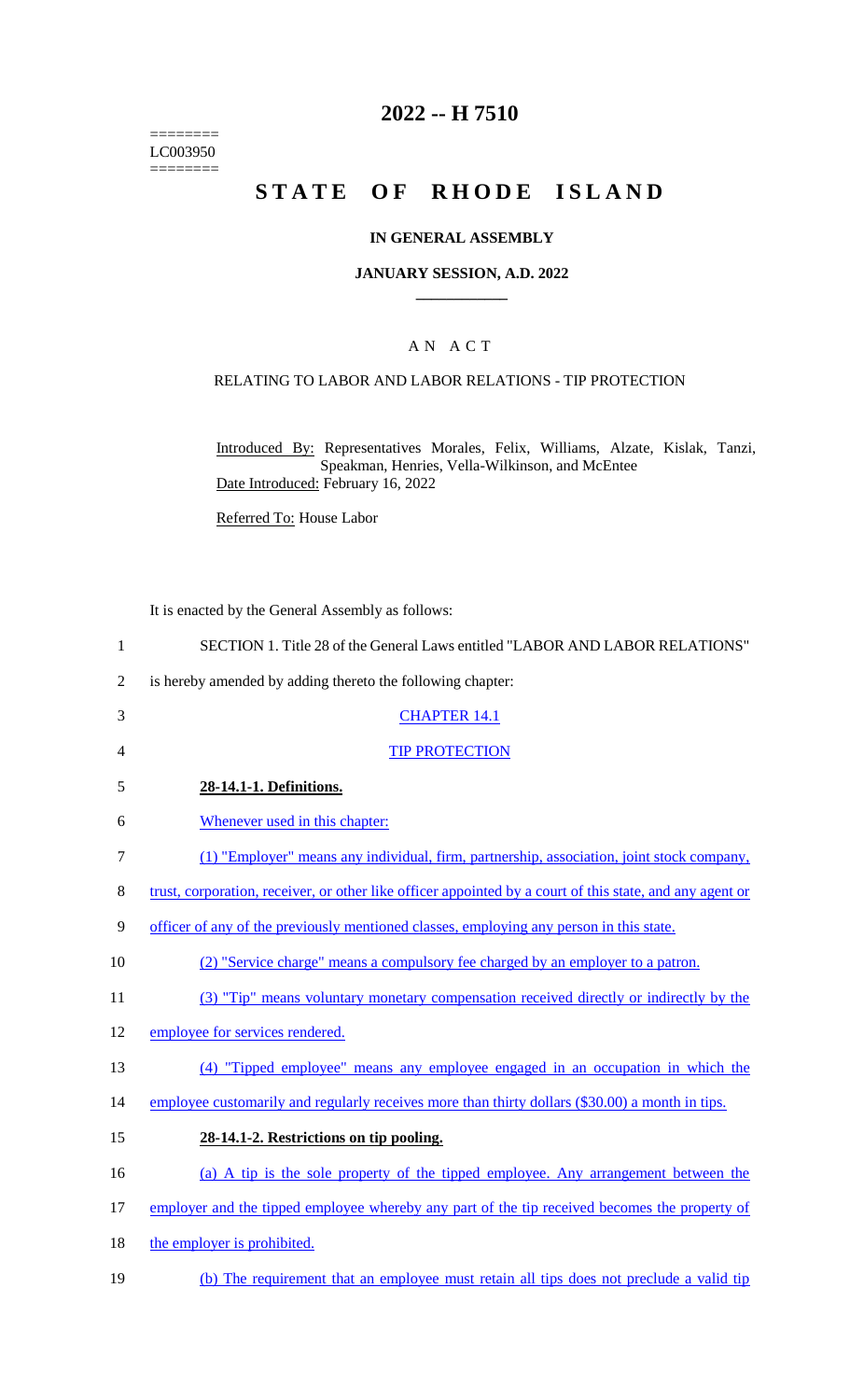- 1 pooling or sharing arrangement among employees who customarily and regularly receive tips; 2 provided, an employer must notify its employees of any required tip pool contribution amount, and 3 may not retain any of the employees' tips for any other purpose, except as provided in § 28-14.1-4. 4 **28-14.1-3. Service charges.**  5 Service charges are part of the employer's gross receipts. Sums distributed to employees 6 from service charges cannot be counted as tips received, but may be used to satisfy the employer's 7 minimum wage and overtime requirements pursuant to the provisions of §§ 28-12-4.1 and 28-12-8 5. If an employee receives tips in addition to the compulsory service charge, those tips may be 9 considered in determining whether the employee is a tipped employee and in the application of the 10 tip credit. 11 **28-14.1-4. Credit cards.**  12 Where tips are charged on a credit card and the employer must pay the credit card company 13 a percentage on each sale, the employer may deduct that percentage from the employee's tips, 14 provided that the employer notifies the employee of the deduction. This charge on the tip may not 15 reduce the employee's wage below the required minimum wage. The amount due to the employee 16 must be paid no later than the regular pay day and may not be held while the employer is awaiting 17 reimbursement from the credit card company.
- 18 SECTION 2. This act shall take effect upon passage.

#### ======== LC003950 ========